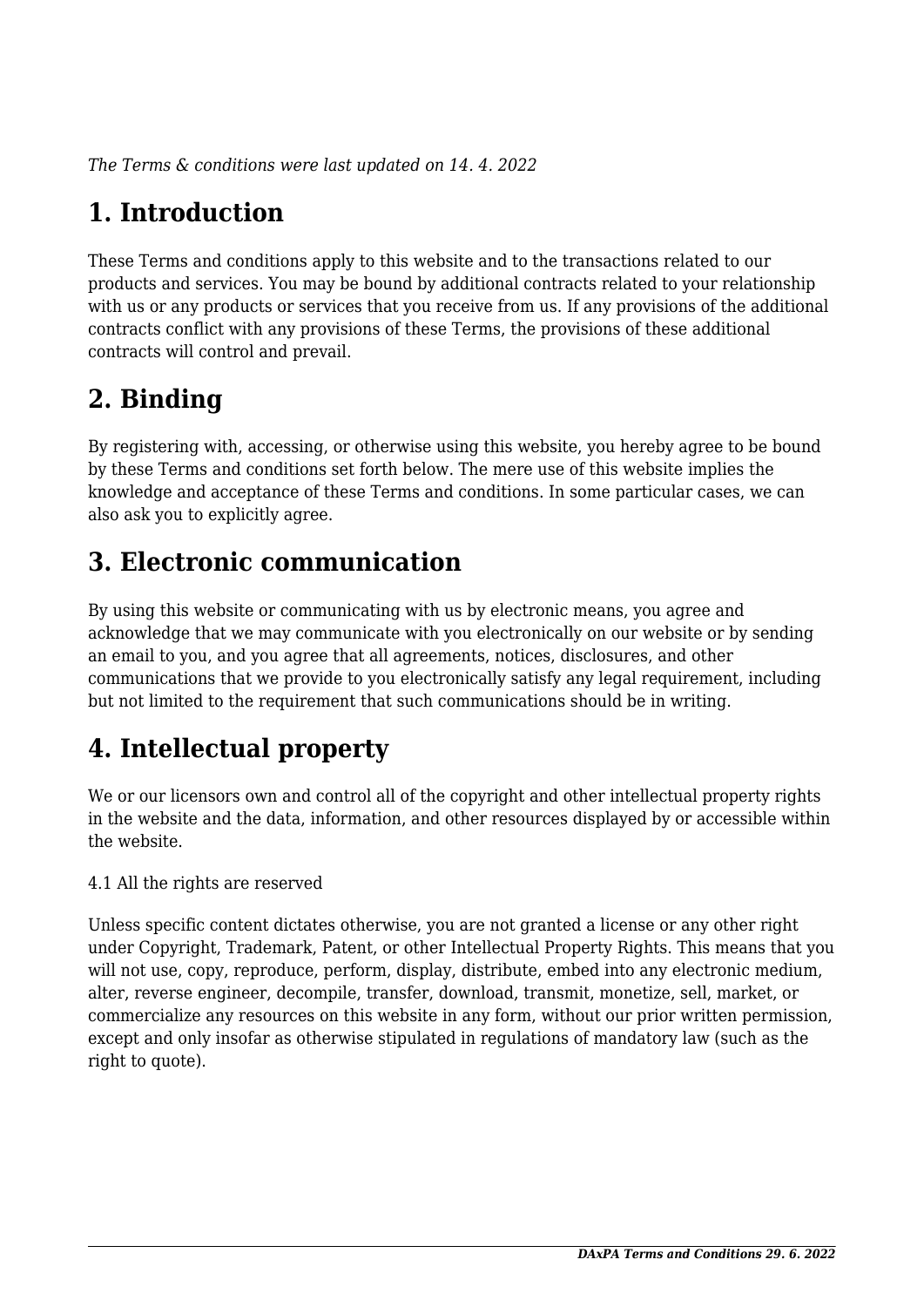# **5. Third-party property**

Our website may include hyperlinks or other references to other party's websites. We do not monitor or review the content of other party's websites which are linked to from this website. Products or services offered by other websites shall be subject to the applicable Terms and Conditions of those third parties. Opinions expressed or material appearing on those websites are not necessarily shared or endorsed by us.

We will not be responsible for any privacy practices or content of these sites. You bear all risks associated with the use of these websites and any related third-party services. We will not accept any responsibility for any loss or damage in whatever manner, however caused, resulting from your disclosure to third parties of personal information.

#### **6. Responsible use**

By visiting our website, you agree to use it only for the purposes intended and as permitted by these Terms, any additional contracts with us, and applicable laws, regulations, and generally accepted online practices and industry guidelines. You must not use our website or services to use, publish or distribute any material which consists of (or is linked to) malicious computer software; use data collected from our website for any direct marketing activity, or conduct any systematic or automated data collection activities on or in relation to our website.

Engaging in any activity that causes, or may cause, damage to the website or that interferes with the performance, availability, or accessibility of the website is strictly prohibited.

## **7. Idea submission**

Do not submit any ideas, inventions, works of authorship, or other information that can be considered your own intellectual property that you would like to present to us unless we have first signed an agreement regarding the intellectual property or a non-disclosure agreement. If you disclose it to us absent such written agreement, you grant to us a worldwide, irrevocable, non-exclusive, royalty-free license to use, reproduce, store, adapt, publish, translate and distribute your content in any existing or future media.

### **8. Termination of use**

We may, in our sole discretion, at any time modify or discontinue access to, temporarily or permanently, the website or any Service thereon. You agree that we will not be liable to you or any third party for any such modification, suspension or discontinuance of your access to, or use of, the website or any content that you may have shared on the website. You will not be entitled to any compensation or other payment, even if certain features, settings, and/or any Content you have contributed or have come to rely on, are permanently lost. You must not circumvent or bypass, or attempt to circumvent or bypass, any access restriction measures on our website.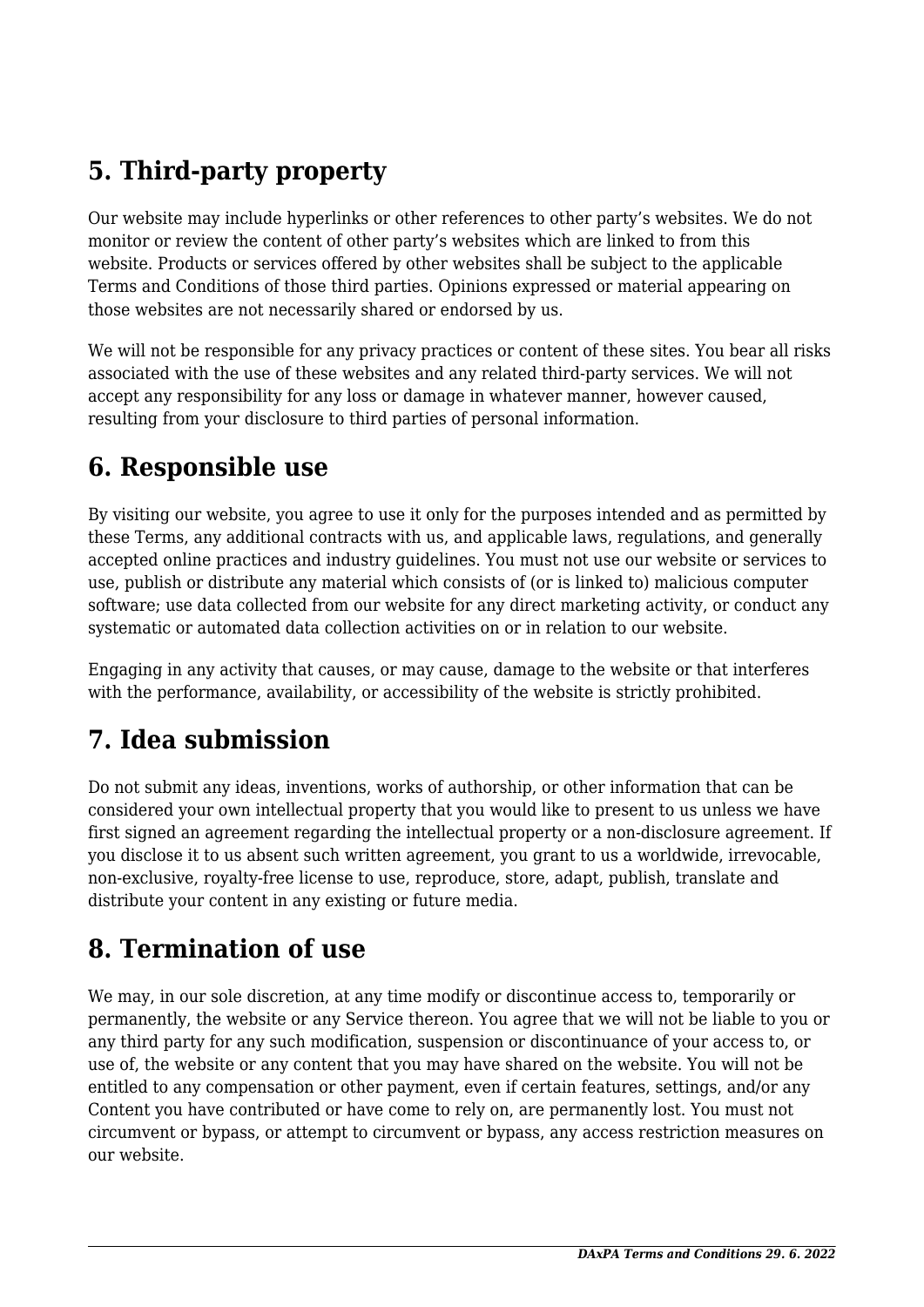### **9. Warranties and liability**

Nothing in this section will limit or exclude any warranty implied by law that it would be unlawful to limit or to exclude. This website and all content on the website are provided on an "as is" and "as available" basis and may include inaccuracies or typographical errors. We expressly disclaim all warranties of any kind, whether express or implied, as to the availability, accuracy, or completeness of the Content. We make no warranty that:

- this website or our content will meet your requirements;
- this website will be available on an uninterrupted, timely, secure, or error-free basis.

Nothing on this website constitutes or is meant to constitute, legal, financial or medical advice of any kind. If you require advice you should consult an appropriate professional.

The following provisions of this section will apply to the maximum extent permitted by applicable law and will not limit or exclude our liability in respect of any matter which it would be unlawful or illegal for us to limit or to exclude our liability. In no event will we be liable for any direct or indirect damages (including any damages for loss of profits or revenue, loss or corruption of data, software or database, or loss of or harm to property or data) incurred by you or any third party, arising from your access to, or use of, our website.

Except to the extent any additional contract expressly states otherwise, our maximum liability to you for all damages arising out of or related to the website or any products and services marketed or sold through the website, regardless of the form of legal action that imposes liability (whether in contract, equity, negligence, intended conduct, tort or otherwise) will be limited to the total price that you paid to us to purchase such products or services or use the website. Such limit will apply in the aggregate to all of your claims, actions and causes of action of every kind and nature.

### **10. Privacy**

To access our website and/or services, you may be required to provide certain information about yourself as part of the registration process. You agree that any information you provide will always be accurate, correct, and up to date.

We have developed a policy to address any privacy concerns you may have. For more information, please see our **Privacy Statement** and our [Cookie Policy](https://daxpa.cz/zasady-cookies-eu/).

## **11. Export restrictions / Legal compliance**

Access to the website from territories or countries where the Content or purchase of the products or Services sold on the website is illegal is prohibited. You may not use this website in violation of export laws and regulations of Czech Republic.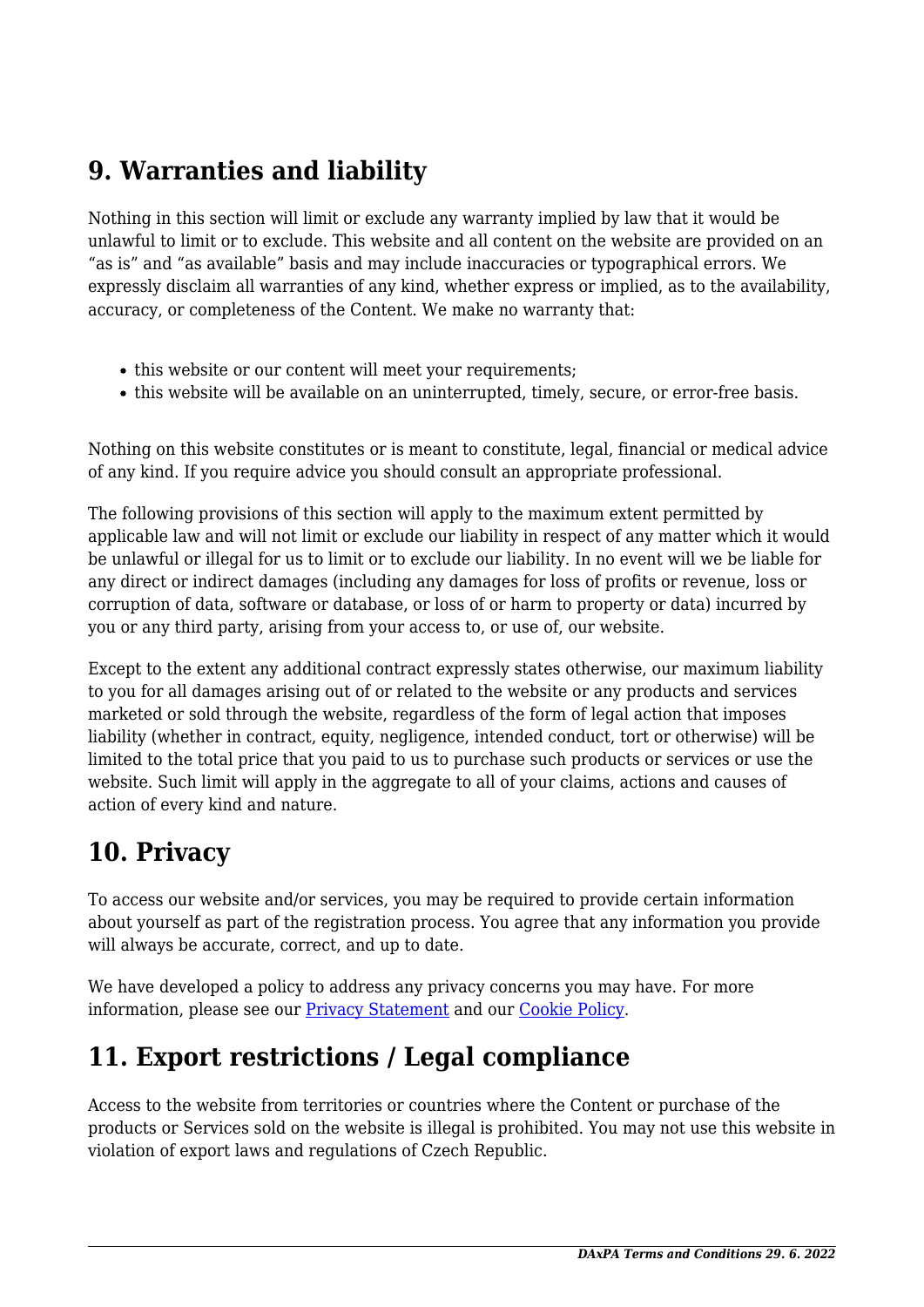### **12. Assignment**

You may not assign, transfer or sub-contract any of your rights and/or obligations under these Terms and conditions, in whole or in part, to any third party without our prior written consent. Any purported assignment in violation of this Section will be null and void.

#### **13. Breaches of these Terms and conditions**

Without prejudice to our other rights under these Terms and Conditions, if you breach these Terms and Conditions in any way, we may take such action as we deem appropriate to deal with the breach, including temporarily or permanently suspending your access to the website, contacting your internet service provider to request that they block your access to the website, and/or commence legal action against you.

# **14. Indemnification**

You agree to indemnify, defend and hold us harmless, from and against any and all claims, liabilities, damages, losses and expenses, relating to your violation of these Terms and conditions, and applicable laws, including intellectual property rights and privacy rights. You will promptly reimburse us for our damages, losses, costs and expenses relating to or arising out of such claims.

### **15. Waiver**

Failure to enforce any of the provisions set out in these Terms and Conditions and any Agreement, or failure to exercise any option to terminate, shall not be construed as waiver of such provisions and shall not affect the validity of these Terms and Conditions or of any Agreement or any part thereof, or the right thereafter to enforce each and every provision.

### **16. Language**

These Terms and Conditions will be interpreted and construed exclusively in Czech. All notices and correspondence will be written exclusively in that language.

#### **17. Entire agreement**

These Terms and Conditions, together with our privacy statement and [cookie policy,](https://daxpa.cz/zasady-cookies-eu/) constitute the entire agreement between you and David Pařízek in relation to your use of this website.

# **18. Updating of these Terms and conditions**

We may update these Terms and Conditions from time to time. It is your obligation to periodically check these Terms and Conditions for changes or updates. The date provided at